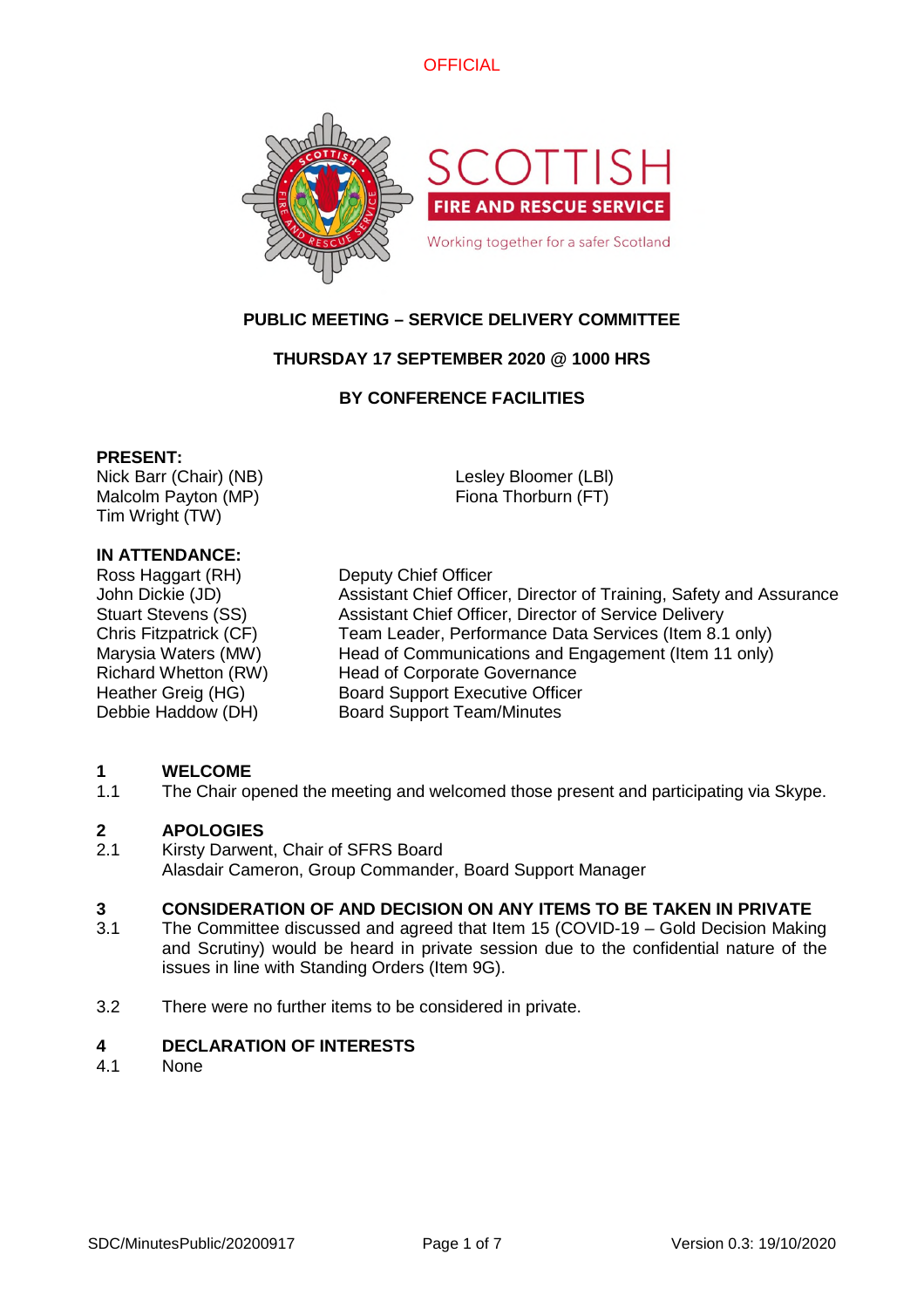# **5 MINUTES OF PREVIOUS MEETING: 11 JUNE 2020**

5.1 The following amendment was noted and agreed:

Item 10.2.1 – Risk Spotlight – UFAS (Unwanted Fire Alarm Signals) – MP requested that the following text be added "*A number of comments were made, including the need for the Committee to better understand the regulations around automated fire alarm systems."*

#### 5.2 **Subject to the above amendment, the minutes of the meeting held on 11 June 2020 were approved as a true record of the meeting.**

# **6 ACTION LOG**

- 6.1 The Committee considered the action log and noted the updates.
- 6.2 **Members noted the updated Action Log and approved the removal of completed actions.**

## **7 SERVICE DELIVERY UPDATE**

- 7.1 RH presented the update report detailing relevant matters from an SFRS service delivery perspective and highlighted the following key areas:
	- Interim report as the long-term aim was for Committees to scrutinise Annual Operating Plan actions relative to their area as supported by InPhase.
	- Update covers the period 11 July to 3 September 2020 with Directorate updates being presented separately – Service Delivery and Training, Safety and Assurance.
- 7.2 In regard to the Glasgow School of Art investigation, SS stated that the investigation was still ongoing however, the Service were currently unable to access the site. SS commented on the substantial resources committed to this investigation. It was noted that the local press had reported on the potential for legal action against the Contractors, however it was anticipated that such legal action would not impact on the ongoing investigation.
- 7.3 In regard to the revision of the High-Rise Standard Operating Procedure (SOP), SS outlined the new "bottom up" process for the development of this document which would be the model used for all future policy development.
- 7.4 In regard to the virtual audit process, SS stated that this innovative solution was introduced in the Aberdeen area to allow the Service to maintain contact, liaise directly with dutyholders and carry out audits via Skype/video calls. This had been well received and the potential to extend into remote/rural areas would be considered.
- 7.5 In regard to EU Exit, SS noted that the Service's planning arrangements were robust and commented on the additional risks/challenges with the concurrency of COVID-19. Further planning to be undertaken in the next few weeks following receipt of additional information from the Government.

#### 7.6 **The Committee noted the report.**

*(CF joined the meeting at 1040 hrs)*

# **8 SERVICE DELIVERY PERFORMANCE REPORTING**

### **8.1 Quarterly Performance Report for Q1 2020-21**

- 8.1.1 SS introduced CF to the Committee, who presented the performance report for quarter 1, highlighted with the following key areas:
	- Reduction in the overall number of incidents noting the 3-year average and comparison to 2019/20 Quarter 1.
	- Societal impact of COVID-19 resulted in a reduction in UFAS incidents, Road Traffic Collisions (RTC) and Accidental Non-Domestic Fires.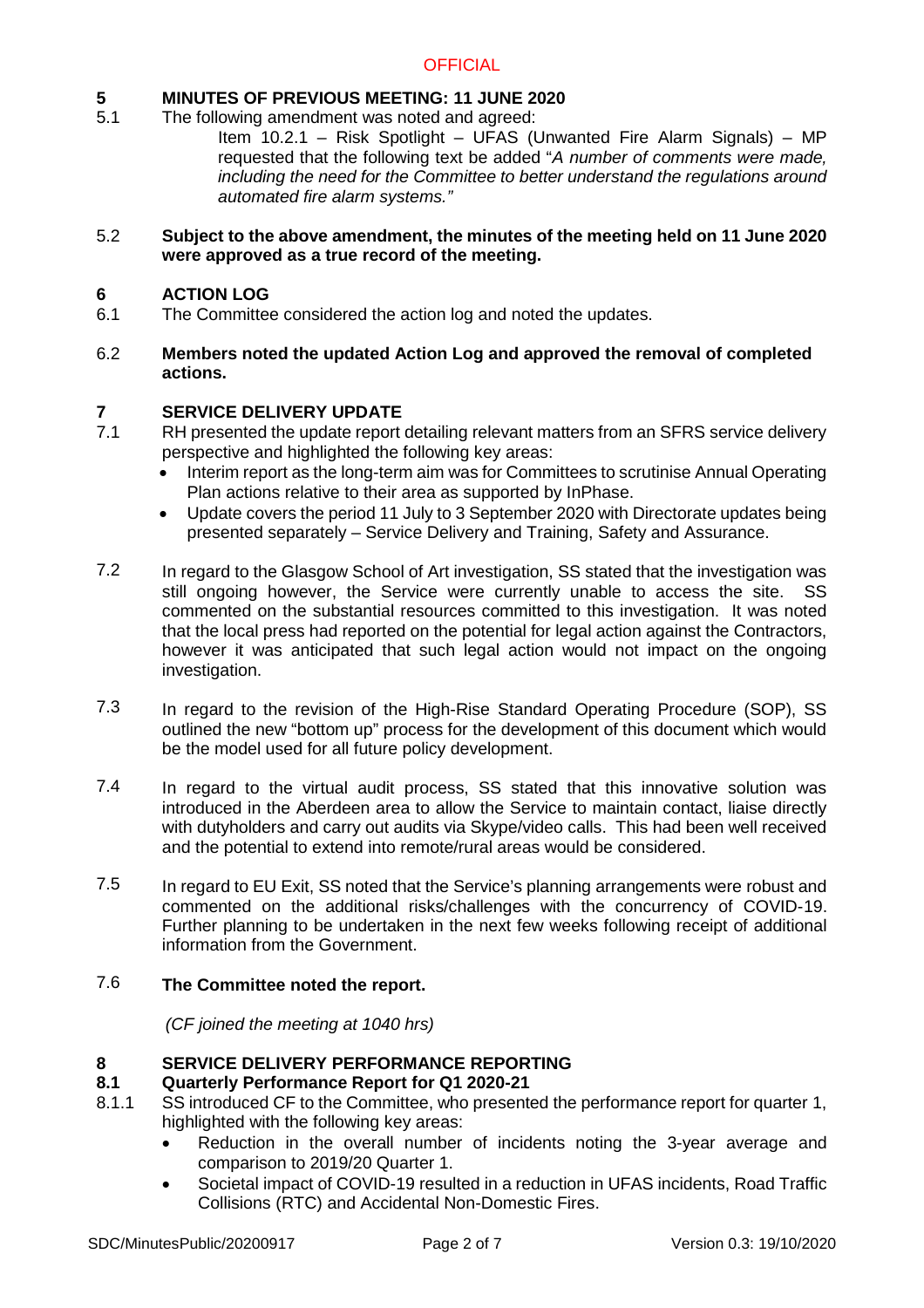- Reduction in dwelling fires against the 3-year average and first quarter of previous year.
- Despite the reduction in Fire Casualties, the number of Fire Fatalities increased.
- Increase in High Severity fires which is directly influenced by fire fatalities.
- Reduction in Effect Entry/Exit and Assist Other Agencies.
- Reduction in Home Fire Safety Visits (HFSV).
- Reduction in Hydrant inspections.
- Increased Wholetime and Retained Availability.
- Increased Call Handling and Response Times
- 8.1.2 This was the first iteration of the report generated from InPhase and it was noted that some trendline data was missing but would be added back in future report.
- 8.1.3 SS reminded the Committee that the fire investigation reports have been broadened to consider COVID-19 elements and whether this has contributed to fire fatalities.
- 8.1.4 In regard to the number of Fire Safety Audits undertaken in each area, SS noted some Fire Safety Enforcement officers were redeployed into operational roles and this may have contributed to the differences between the areas. Virtual audits were developed in Q1 and this will improve the figures from Q2.
- 8.1.5 The Committee queried the implications of the reduction in HFSV/fitting smoke alarms. SS stated that due to lockdown and other restrictions on the HFSV programme, he convened a case conference to develop a 6-point action plan to identify other measures to deliver community engagement activities. This included conducting telephone HFSV, liaising with local partners to deliver information to shielding/vulnerable individuals, creating the online portal and the recommencement of HFSV once restrictions allowed. The "Make the Call" campaign was launched and the reach/impact would be evaluated and fed back to the Board/Scottish Government.
- 8.1.6 The Committee were provided with feedback on the new InPhase reporting system and were informed that recruitment for a Data Developer was due to commence.
- 8.1.7 The Committee informally asked whether data would be captured throughout this unprecedented period to allow the Service to look back and reflect in future years. It was noted that lessons learnt and reviews were ongoing by the COVID Senior Management Board. In regard to data, an internal weekly InPhase report was being produced and includes operations, personnel, etc and at the appropriate time this data will be reviewed.

#### 8.1.8 **The Committee noted the report and thanked Chris and his team for their excellent work during this difficult period.**

*(CF left the meeting at 1050 hrs)*

# **8.2 Action Plan Updates – HMFSI Process Update and Closure Reports**

- 8.2.1 RH presented the report to the Committee to provide an update on the following audit and inspection action plans:
	- Fire Safety Enforcement (FSE)
	- Local Area Inspection National Recommendations
	- Management of Fleet and Equipment
	- Provision of Operational Risk Information
- 8.2.2 This report had previously been submitted to the Senior Management Board in June/July and there had been good progress made since.
- 8.2.3 The Committee welcomed the clear narrative and information contained within the report.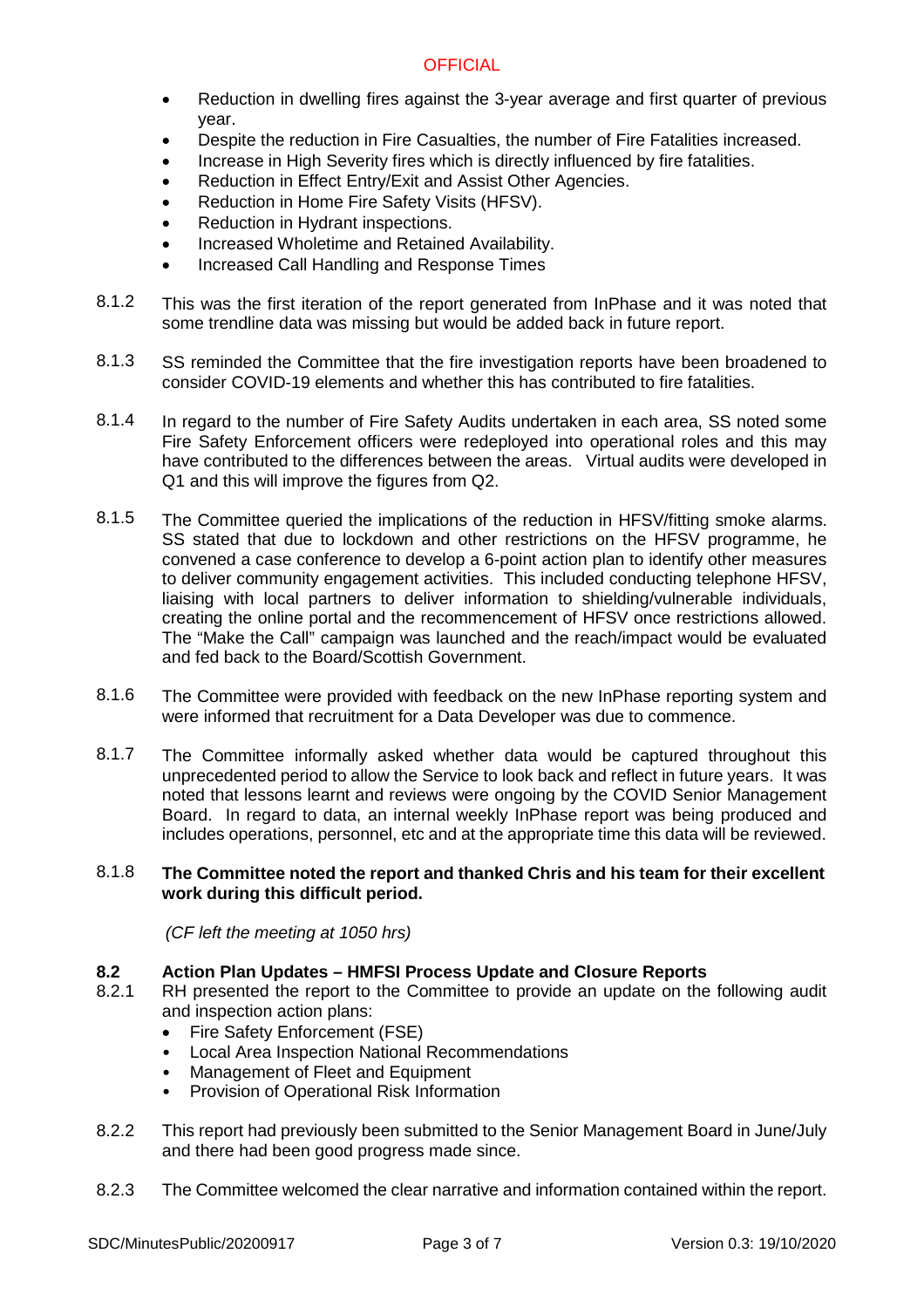- 8.2.4 The Committee queried whether "cancelled" actions should be referred to as "archived". Due to the need to recategorizing items within InPhase, it was still necessary to refer to some actions as cancelled to ensure that they are captured within the overview dashboards.
- 8.2.5 In regard to prioritising recommendations, RH stated that the Service were legally responsible to pay due regard to any recommendations made by the HMFSI. Thereafter, the Service determines what action is required and individual recommendations were then graded on importance and achievability (length of time to implement) prior to setting the appropriate timescale. To gain a better understanding, the Committee asked for consideration to be given whether it was possible to look at identifying the relevant criticality of recommendations.
- 8.2.6 In regard to FSE Recommendation 15 (Sports Grounds), RH stated that the Service was not the enforcing authority within designated sports grounds for the Fire Scotland Act, it was Local Authorities. The Service supports the inspection of sports grounds however a consistent approach for engaging with Local Authorities needs to be established. Due to the current situation, partnership work was still challenging.
- 8.2.7 In regard to Fleet and Equipment Recommendation 17 (H&S training), it was noted that further progress had been made since this report was produced. JD stated that a Senior H&S Advisor has been seconded into the Fleet workshop to progress H&S Improvement Plans. At the recent Staff Governance Committee (10 September), the additional workload placed on the H&S function due to COVID-19 was discussed. JD noted that he was in regular communication with the Deputy Chief Officer highlighting the additional workload, prioritisation of work and the welfare of team members. He provided an update on the vacancies within the team.

#### 8.2.8 **The Committee noted the report and agreed that completed (greyed out) actions should be removed from future reports.**

#### 8.3 **UFAS Stocktake Report**

- 8.3.1 SS presented a report to the Committee detailing the findings and recommendations of the review of SFRS work to reduce and manage the impact of UFAS calls. The following key areas were highlighted:
	- Stocktake review was undertaken by a cross directorate UFAS Working Group.
	- Five key themes were identified and 20 recommendations have been proposed.
	- UFAS Review Project Board had been convened and would develop action plans to support the delivery of the stocktake review.
	- A further 2 sub-groups have been convened to take forward Improvement and Change.
	- Summary of key findings includes the challenges with systems, need to review policies and procedures, improvements in sharing of best practices, strategic partnership working and alternative response models.
- 8.3.2 In regard to the in-house developed UFAS Recording System (URS), SS noted the challenges and the intention to remove this system.
- 8.3.3 In regard to promoting the replacement of detectors with multi-sensors, SS stated that the Service did strongly recommend changing to multi-sensors. However, these systems were owned by the premise, standards could not be retro-fitted with the potential changes not being financially viable to the owners.
- 8.3.4 The Committee commented on the opportunity to measure UFAS per head of population/ relevant premises and the timescales for setting targets for the reduction of UFAS. SS noted the challenges with identifying relevant premises and measuring against head of population. Timescales for setting targets could not be set until the outcomes of the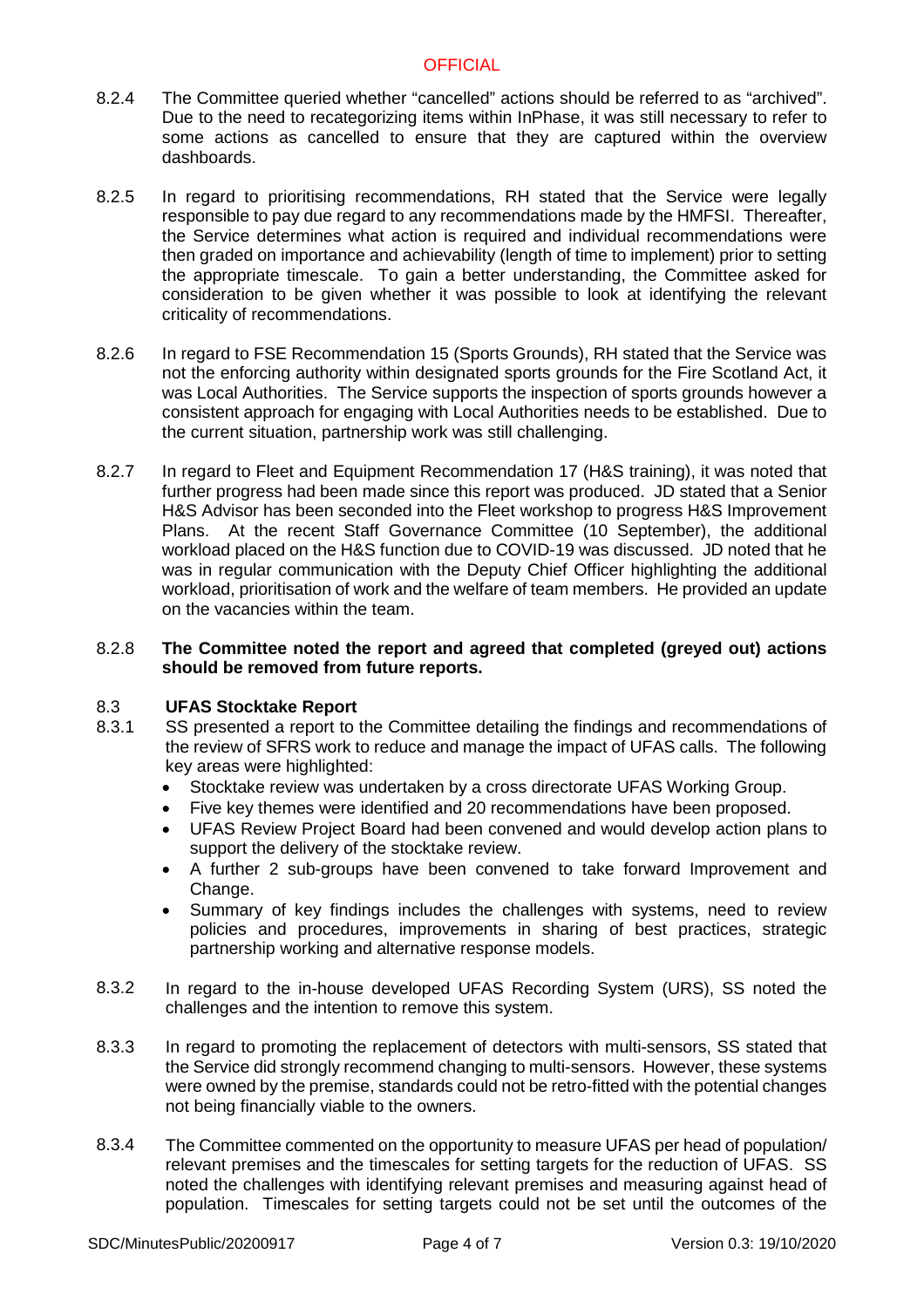report and the potential changes to the response were known. It was agreed that a UFAS session would be included in the Committee workshop (November 2020).

#### 8.3.5 **The Committee noted the report.**

*(The meeting broke at 1136 hrs and reconvened at 1145 hrs)*

## **9 OPERATIONAL LEARNING**

#### 9.1 **SFRS Clinical Governance Arrangements**

- 9.1.1 JD presented a report to the Committee providing an update on the Service's current and proposed future clinical governance arrangements. He noted that currently the Service did not have clinical governance, however, a considerable amount of work has been undertaken to support the Out of Hospital Cardiac Arrest (OHCA) trial. The 2 proposed options for the provision of clinical governance were noted with the preference being Option 2 (Scottish Ambulance Service - SAS). The Service has commenced engagement with SAS, a training needs analysis to identify gaps has been undertaken and the OHCA Memorandum of Understanding (MOU) would be extended to cover the entire Service. This was being progressed as timeously as possible, however given the current COVID-19 situation, a definitive timescale could not be confirmed.
- 9.1.2 JD confirmed that the Strategic Leadership Team would be the decision-making process on clinical governance. He further commented on the positive relationship between London Fire Brigade and London Ambulance Service, noting that a meeting has been scheduled with London Fire Brigade to discuss their clinical governance arrangements.
- 9.1.3 In regard to mitigating the current risk due to the lack of clinical governance in place, JD acknowledged this longstanding risk and highlighted that progress was being made to resolve this. He commented that the regular in-house training being undertaken/maintained, regular joint training with SAS, trauma training certified by SAS and the draft MOU moves towards mitigating the risk.
- 9.1.4 The Committee supported the option to progress with SAS and queried the governance route of the SFRS Clinical Governance Board noting that this was still to be determined.

#### 9.1.5 **The Committee noted the report.**

### 9.2 **Grenfell Tower Fire – Update Report**

- 9.2.1 SS presented a report to the Committee outlining the work being undertaken by the Service in conjunction with relevant partners, following the Grenfell Tower fire tragedy in June 2017. The following key points were highlighted:
	- Dashboard of actions and summary of position, noting 11 actions were complete and significant progress had been made on the remaining 20 actions.
	- Additional work/evidence has been requested prior to closing further actions.
	- Completion confirmed by June 2021.
	- Since the incident and alongside progressing the Action Plan, the Service has undertaken 3-years of substantial work with Building Standards, engaged with high rise residents and undertaken operational reassurance process/visits, etc.
- 9.2.2 The Committee asked if there was anything standing in the way of progressing actions and if so, was there anything the Board could do to assist. SS assured the Committee that this continued to receive a high priority and was being progressed as timeously as possible.
- 9.2.3 The Committee asked for further information in regard to Recommendations 4 and 7 remaining open. SS stated that the spirit of these recommendations had been met, however, these remained open to allow further evidence to be gained to evaluate improvements/ensure processes were working.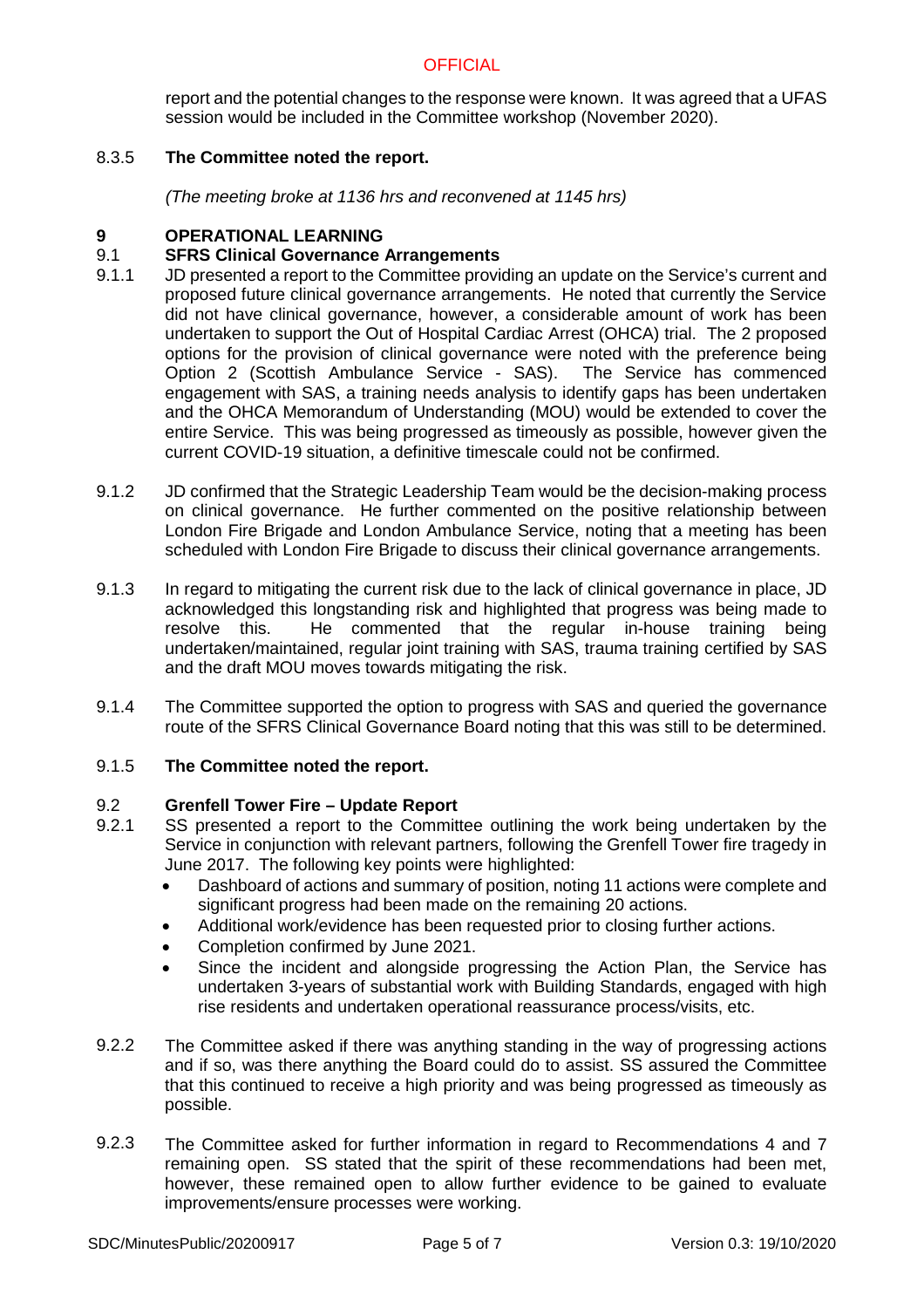# 9.2.4 **The Committee noted the report.**

# **10 SERVICE DELIVERY RISK REGISTER**

### 10.1 **Service Delivery Risk Register**

- 10.1.1 SS presented the Service Delivery Aligned Risks noting that the text would be further reviewed following recommendations from Internal Audit. RW stated that work was ongoing to transfer risk information into InPhase and this would be submitted to the next Audit and Risk Assurance Committee meeting (8 October 2020).
- 10.1.2 The Committee queried the accuracy of risk rating applied to SD1 (Existing Command and Control Mobilising System) and SS stated that it was an accurate reflection of the potential situation. JD confirmed that this risk was also recorded on the Command and Control risk register and regularly reviewed.
- 10.1.3 The Committee noted the ongoing work to review the risk register and would appreciate an informal look at the proposed new format if possible.

### 10.1.4 **The Committee noted the report.**

*(MW joined the meeting at 1230 hrs) (JD left the meeting at 1230 hrs)*

- 10.2 **Risk Spotlight SD6 Ability to maintain an effective level of capacity and resource within Service Delivery to meet statutory duties**
- 10.2.1 SS presented the risk spotlight briefing note noting that this risk was wide ranging and highlighted the following:
	- Three key elements to this risk were the ability to recruit and retain staff, conduct promotion processes and deliver initial/specialist skills training.
	- COVID-19 has impacted on each of these elements:
		- Recruitment limited ability to conduct medical assessments.
		- Training courses Reduced capacity to deliver specialist courses and the potential skills gap.
		- Promotion processes Delayed and potential cumulative impact on "acting up" chains.
		- Retirements High number of deferred retirements and the potential to leave at short notice.
	- Retained Duty System (RDS):
		- Potential future societal/economic impact of COVID-19 and staff availability.
		- Exploring the potential to expedite and localise RDS recruitment/training.
		- Importance of timeously resolving RDS terms and conditions issues.
	- Control measures include:
		- Operational Availability Group which provide strategic oversight on the management of all aspects of uniformed staff and availability.
		- RVDS Strategic Group convened to oversee Service Delivery Model Programme (SDMP) work, RDS recruitment/retention and ongoing strategic issues.
		- Exploring innovative initiatives to assist recruitment.
		- Recovering plan for promotion process.
		- Ability to redeploy 350 day duty staff to frontline duties and also able to re-engage personnel who have left the Service.
- 10.2.2 The Committee asked how the currency of training was monitored and the circumstances where competency was no longer valid. SS stated that the currency timescales were determined by the Service and monitored through the PDRPro system. Due to COVID-19, some currencies had been extended. The Operational Assurance process also allowed "on the job" assessments to be undertaken.